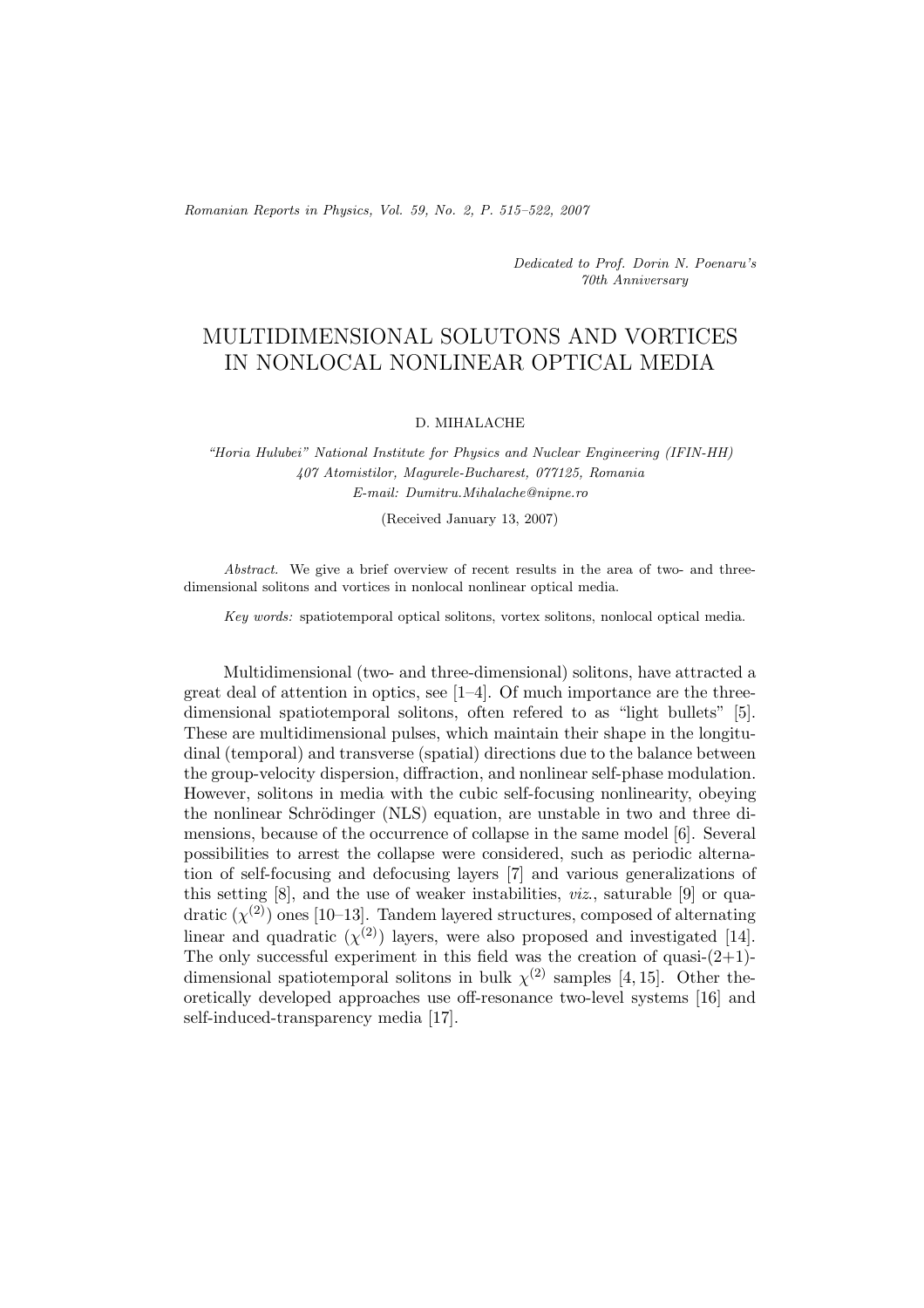516 D. Mihalache 2

Collapse does not occur either in  $\chi^{(3)}$  media whose nonlinearity is nonlocal [18], therefore they may also give rise to stable solitons, see review [19]. Two-dimensional spatial solitons stabilized by the nonlocality were observed in vapors [20] and lead glasses featuring strong thermal nonlinearity [21]; in the latter case, elliptic and vortex-ring solitons were reported. Optical onedimensional solitons supported by a nonlocal  $\chi^{(3)}$  nonlinearity were also created in liquid crystals [22]. Further, photonic lattices [23], vortices [24], spatial solitons in soft matter [25], multipole vector solitons in nonlocal nonlinear media [26], one-dimensional solitons of even and odd parities supported by competing nonlocal nonlinearities [27] were considered in the context of nonlocality. In addition, it was shown that long-range cubic nonlinearity induced by long-range interactions between atoms carrying polarized magnetic momenta in effectively two-dimensional Bose-Einstein condensates also leads to the prediction of stable two-dimensional (2D) solitons [28].

Two-dimensional vortex solitons [24] and three-dimensional (3D) fundamental (nonspinning) and spinning (with nonzero vorticity) [29] were considered in the context of nonlocality. It has been demonstrated that oneparameter families of *stable* (3+1)-dimensional spatiotemporal solitons are possible in media with nonlocal  $\chi^{(3)}$  nonlinearity [29]. However, the spinning solitons are unstable in the specific nonlocal model, see below, which is valid, e.g., for the case of thermal nonlinearities.

Next we consider in detail a 3D nonlocal model based on a general system of coupled equations for the complex field amplitude  $q$  and nonlinear correction to the refractive index  $n$  (see, e.g., [30]); in a normalized form, the equations are

$$
iq_{\xi} + (1/2)(q_{\eta\eta} + q_{\zeta\zeta} + Dq_{\tau\tau}) + qn = 0,
$$
\n(1)

$$
d(n_{\eta\eta} + n_{\zeta\zeta}) - n + |q|^2 = 0.
$$
 (2)

Here,  $\eta$ ,  $\zeta$  and  $\xi$  are the transverse and longitudinal coordinates, scaled, respectively, to the beam's width and its diffraction length,  $\tau$  is the reduced temporal variable, and D is the ratio of the diffraction and dispersion lengths. We consider the case of *anomalous* temporal dispersion,  $D > 0$  (otherwise, there is no chance for the self-trapping in the longitudinal direction), and then set  $D = 1$  by means of an obvious scaling.

Lastly,  $\sqrt{d}$  determines the correlation length (nonlocality scale) of the medium's nonlinear response [note that by setting  $d = 0$  one turns Eqs. (2) into the ordinary 3D NLS equation with self-focusing. In fact, after setting  $D=1$ , additional rescaling of Eqs. (2) makes it possible to set  $d=1$ , so as to cast the system into the parameter-free form. Nevertheless, we prefer to keep d as an explicit parameter, as it directly controls the system's nonlocality degree.

The nonlocal nonlinearity in Eqs. (2) is typical for the light propagation in nematic liquid crystals, as well as for thermal nonlinearity in optical media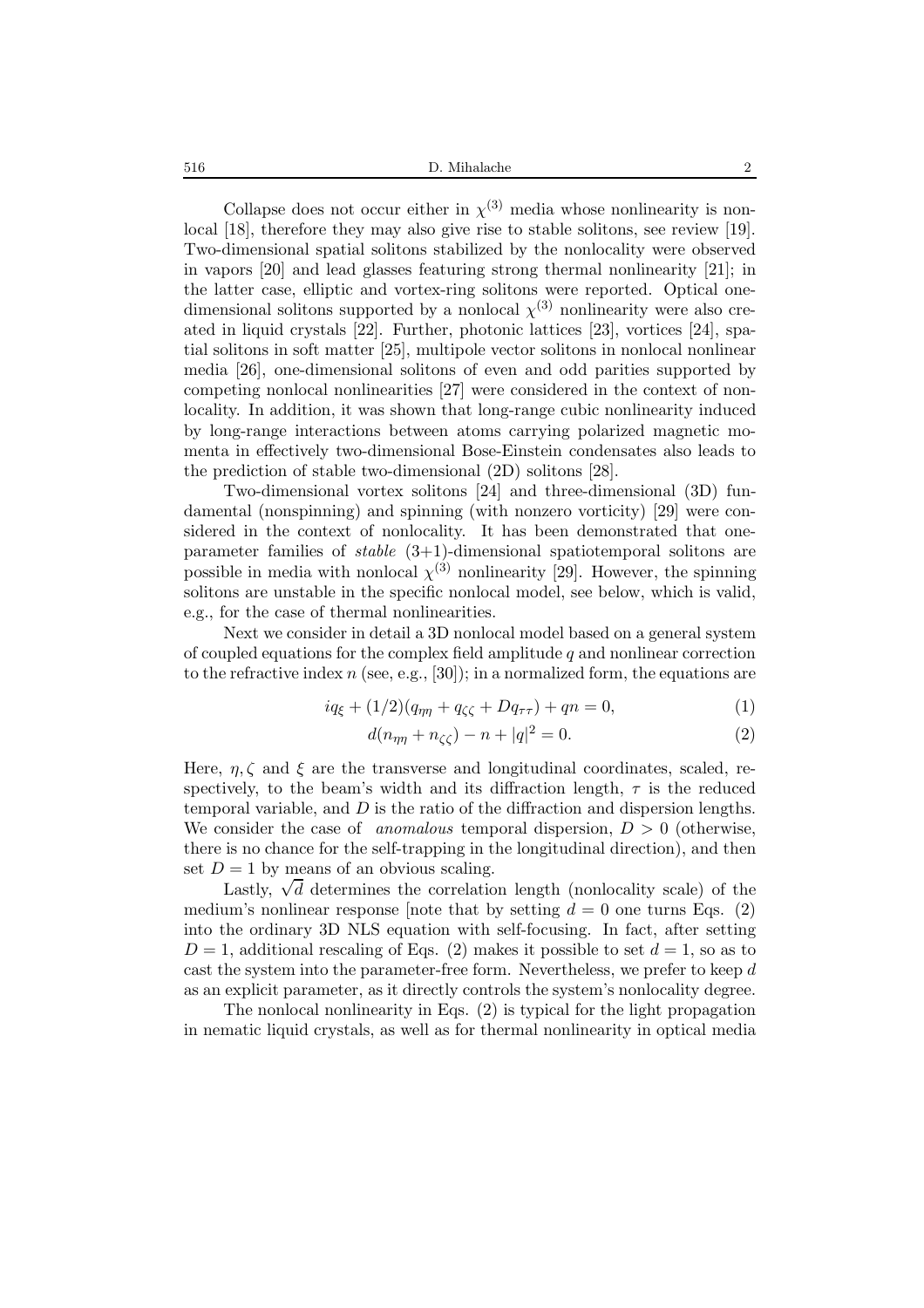[19,22]. For the derivation of the model, the usual approximation of the slowly varying amplitude is adopted, along with an assumption of fast relaxation of the refractive-index perturbations in time, therefore the second equation does not contain the term  $n_{\tau\tau}$ . Equations (2) conserve the energy E (the norm of the multidimensional soliton) and the Hamiltonian  $H$ ,

$$
E = \iiint |q(\eta, \zeta, \tau)|^2 d\eta d\zeta d\tau, \tag{3}
$$

$$
H = \frac{1}{2} \iiint \left( |q_{\eta}|^2 + |q_{\zeta}^2| + D|q_{\tau}^2| - n|q|^2 \right) d\eta d\zeta d\tau.
$$
 (4)

Note that the conservation of  $H$  is easily demonstrated by the substitution the first equation of (2) of the formal inversion of the second equation,

$$
n = \left[1 - d\left(\partial_{\eta}^{2} + \partial_{\zeta}^{2}\right)\right]^{-1} \left(|q|^{2}\right). \tag{5}
$$

The same substitution helps to prove the conservation of the usually defined momentum in the transverse plane, and angular momentum along the longitudinal direction,

$$
P_{\eta,\zeta} \equiv i \iiint q q_{\eta,\zeta}^* d\eta d\zeta d\tau,\tag{6}
$$

and

$$
M_{\xi} \equiv i \iiint q \left( \zeta q_{\eta}^* - \eta q_{\zeta}^* \right) d\eta d\zeta d\tau. \tag{7}
$$

Stationary solutions to Eqs. (2) are looked for as

$$
q = w(r, \tau) \exp[i(b\xi + S\theta)], \quad n = n(r, \tau), \tag{8}
$$

where r and  $\theta$  are the polar coordinates in the  $(\eta, \zeta)$  plane, b is the propagation constant, the integer  $S$  is the vorticity ("spin"), and the real functions  $w$  and n obey the equations

$$
(w_{rr} + r^{-1}w_r + w_{\tau\tau}) - (2b + r^{-2}S^2) w + 2wn = 0,
$$
\n(9)

$$
d\left(n_{rr} + r^{-1}n_r\right) - n + w^2 = 0.
$$
 (10)

Note that for this solution, the angular momentum is proportional to the energy:  $M_{\xi} = SE$ . We have numerically found families of localized solutions to these equations, dealing with the corresponding two-point boundary-value problem by dint of the standard band-matrix algorithm. Typically, grids with  $241 \times 240$  and  $201 \times 360$  points were used for the computations of the fundamental  $(S = 0)$  and spinning solitons, respectively. A noteworthy feature is that the 3D solitons exist only above a finite energy threshold. We have put into evidence the stabilizing effect of the nonlocality for the fundamental solitons  $(S = 0$  solitons): except for a narrow interval of small wavenumbers,  $0 < b < b_{cr}$ , the solitons are expected to be stable, as they satisfy the Vakhitov-Kolokolov criterion,  $dE/db > 0$ , which is a necessary (but, generally,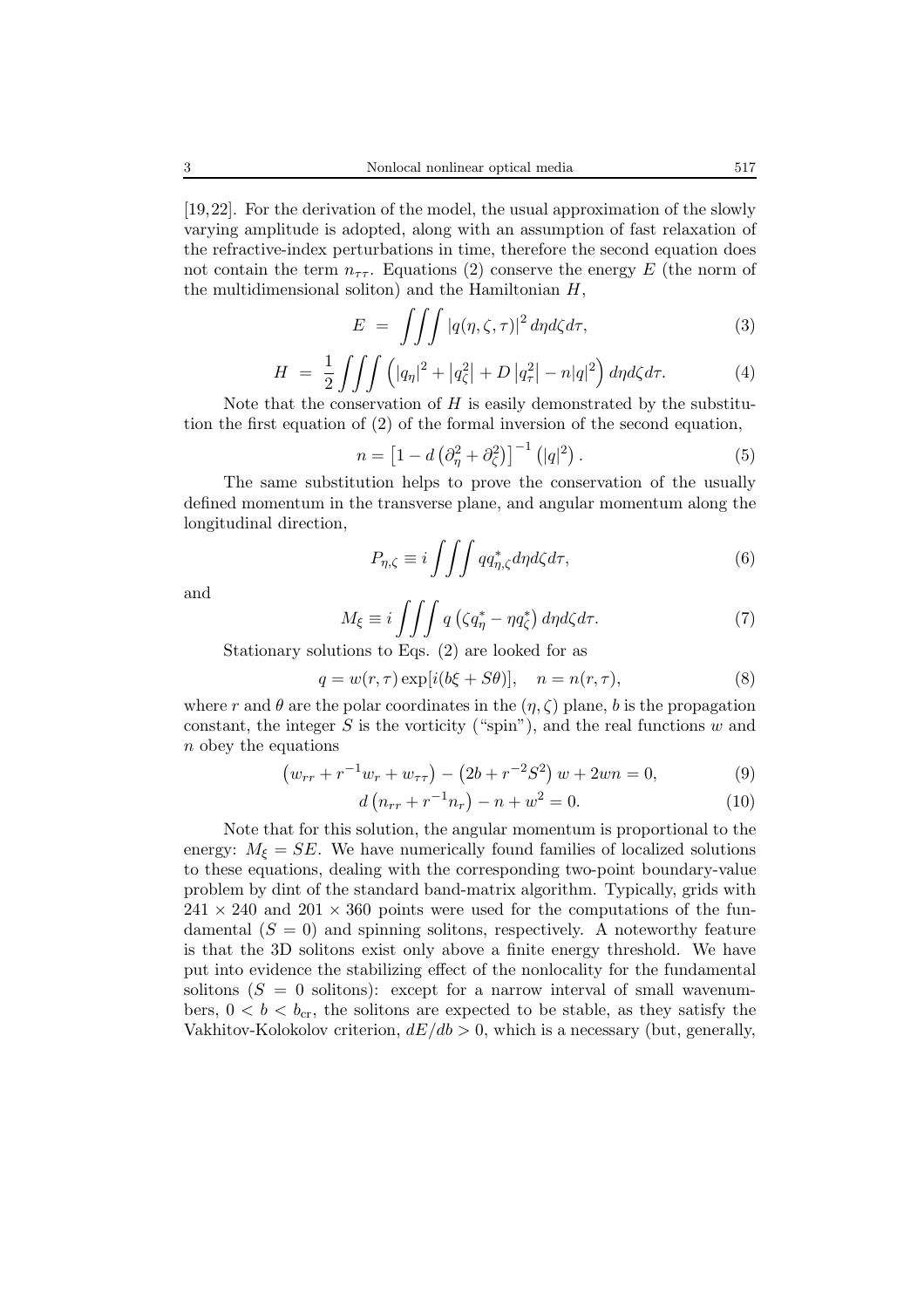518 D. Mihalache 4

not sufficient) stability condition for the soliton family [6, 31] (note that the instability of the 3D solitons in the local NLS equation precisely follows this criterion). Full stability of solitons was investigated using the equations for small perturbations linearized around the stationary solution.

Accordingly, solutions including perturbations with an infinitesimal amplitude  $\epsilon$  are looked for as

$$
q = e^{ib\xi + iS\theta} \left\{ w(r,\tau) + \epsilon \left[ f(r,\tau) e^{\delta\xi + iJ\theta} + g^*(r,\tau) e^{\delta^*\xi - iJ\theta} \right] \right\},\qquad(11)
$$

$$
n = n(r, \tau) + \epsilon \left[ p(r, \tau) e^{\delta \xi + iJ\theta} + p^*(r, \tau) e^{\delta^* \xi - iJ\theta} \right],
$$
 (12)

where J is an arbitrary integer azimuthal index of the perturbation,  $\delta$  is the instability growth rate, the asterisk stands for the complex conjugation, and the eigenfunctions  $f, g$  and  $p$  obey the equations

$$
2i\delta f + f_{rr} + r^{-1}f_r + f_{\tau\tau} - \left[2b + (S+J)^2r^{-2}\right]f + 2\left(nf + wp\right) = 0,\tag{13}
$$

$$
-2i\delta g + g_{rr} + r^{-1}g_r + g_{\tau\tau} - [2b + (S - J)^2 r^{-2}] g + 2(ng + wp) = 0, \quad (14)
$$

$$
d(p_{rr} + r^{-1}p_r) - (1 + dJ^2r^{-2})p + w(f + g) = 0.
$$
 (15)

The growth rate  $\delta$  was found as an eigenvalue at which Eqs. (14) has a nonsingular localized solution. Stable solitons are those for which  $\text{Re}(\delta)=0$ for all (integer) values of J. We have found that for the 3D spinning solitons, the perturbations with  $J > 1$  destabilize a part of the families, but entire families of solitons with  $S \geq 1$  are unstable against the perturbations with  $J = 1$ . The latter instability mode implies a trend to splitting of the vortex soliton into a set of two fundamental ones [4], which is corroborated by direct simulations below. *Stable* 3D spinning optical solitons (with  $S = 1$ ) were only found in media with *competing* self-focusing and defocusing nonlinearities, *viz*.,  $\chi^{(3)}$ :  $\chi^{(5)}$  or  $\chi^{(2)}$ :  $\chi^{(3)}$  [32]. Note that for dissipative (non-Hamiltonian) systems governed by the complex cubic-quintic Ginzburg-Landau equation, stable two-dimensional and three-dimensional dissipative solitons with topological charges  $S = 1$  and  $S = 2$  were found, too [33, 34]. Recently, stable 2D spatial (rather than spatiotemporal) vortex rings were experimentally observed in a medium featuring the thermal nonlocal nonlinearity [21].

The predictions of the linear stability analysis were checked in direct simulations of Eqs. (2), which were run by means of a standard Crank-Nicholson scheme. The nonlinear finite-difference equations were solved using the Picard iteration method, and the resulting linear system was handled with the help of the Gauss-Seidel iterative procedure. To achieve good convergence, we needed typically, twelve Picard's and four Gauss-Seidel iterations. The initial condition for perturbed solitons were taken as the form  $q(\xi = 0) = w(\eta, \zeta, \tau) (1 + \epsilon \rho)$ , and  $n(\xi = 0) = n(\eta, \zeta, \tau)(1 + \epsilon \rho)$ , where  $\epsilon$  is, as above, a small perturbation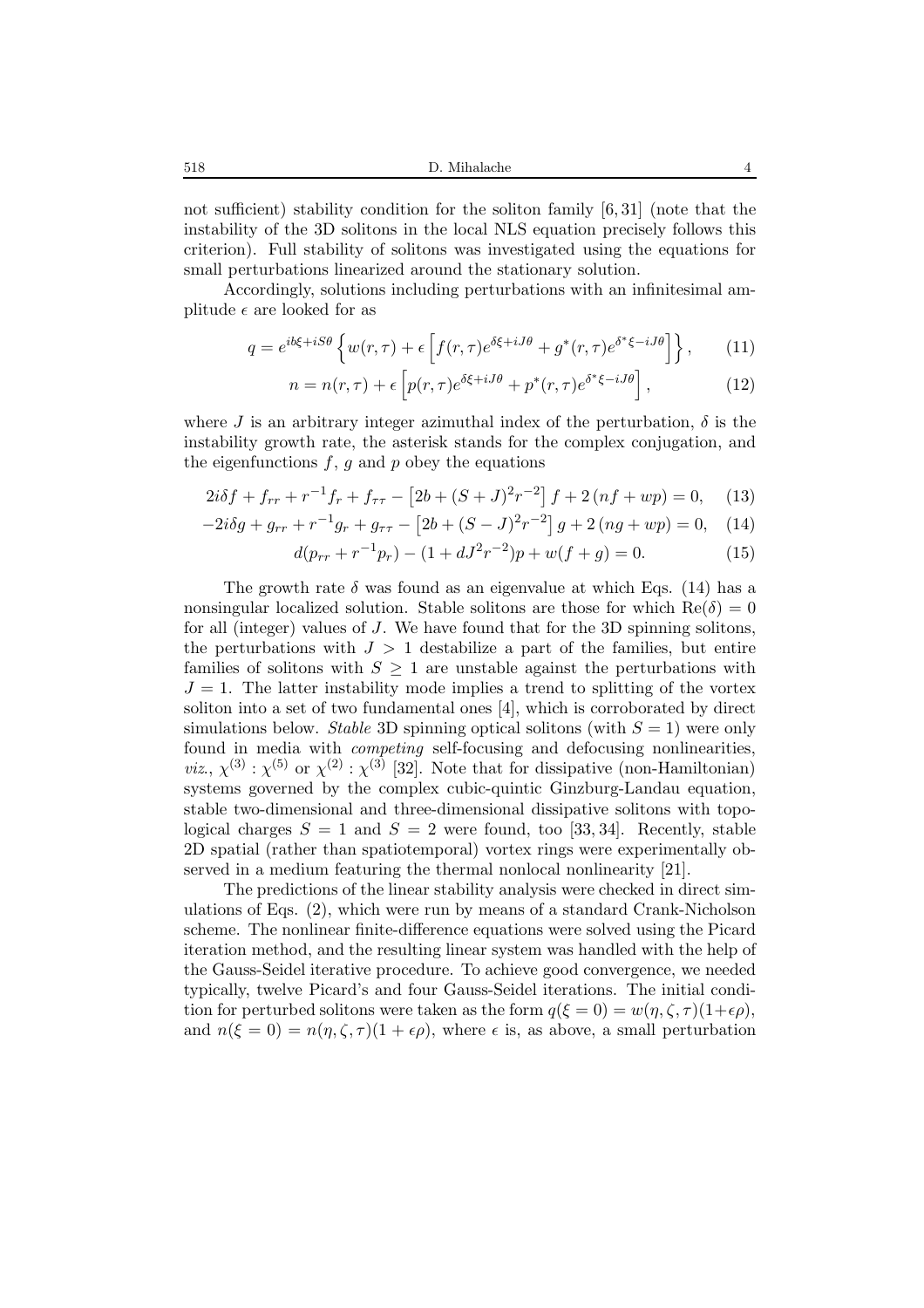amplitude, and  $\rho$  was either as a random variable uniformly distributed in the interval  $[-0.5, 0.5]$ , or simply as  $\rho = 1$  (uniform perturbation).

First, we have checked that all the fundamental spatiotemporal solitons which were predicted above to be stable are indeed stable against random perturbations; Fig. 1 displays an example of self-healing of a stable soliton with the initial perturbation amplitude  $\epsilon = 0.1$ . A small uniform perturbation  $(\rho = 1)$  applied to a stable soliton excites its persistent oscillations, which suggests the existence of a stable intrinsic mode in the soliton. On the other hand, direct simulations show that those fundamental solitons which were predicted to be unstable decay into radiation, if slightly perturbed.



Fig. 1 – Isosurface plots illustrating the stability of a fundamental soliton corresponding to  $d = 10$ ,  $b = 1$ , and  $E = 178$ . (a) and (c): the initially perturbed soliton, at  $\xi = 0$ ; (b) and (d): the self-cleaned one at  $\xi = 360$ .



Fig. 2 – Self-trapping of a fundamental soliton, for  $d = 1$ : (a) and (c) – the initial Gaussian pulse with energy  $E_0 = 54$ ; (c) and (d) – the soliton at  $\xi = 60$ .

For the linearly unstable nonspinning solitons we have identified two different instability scenarios: they either spread out under uniform perturbations that reduce their norm (energy), or they collapse if the soliton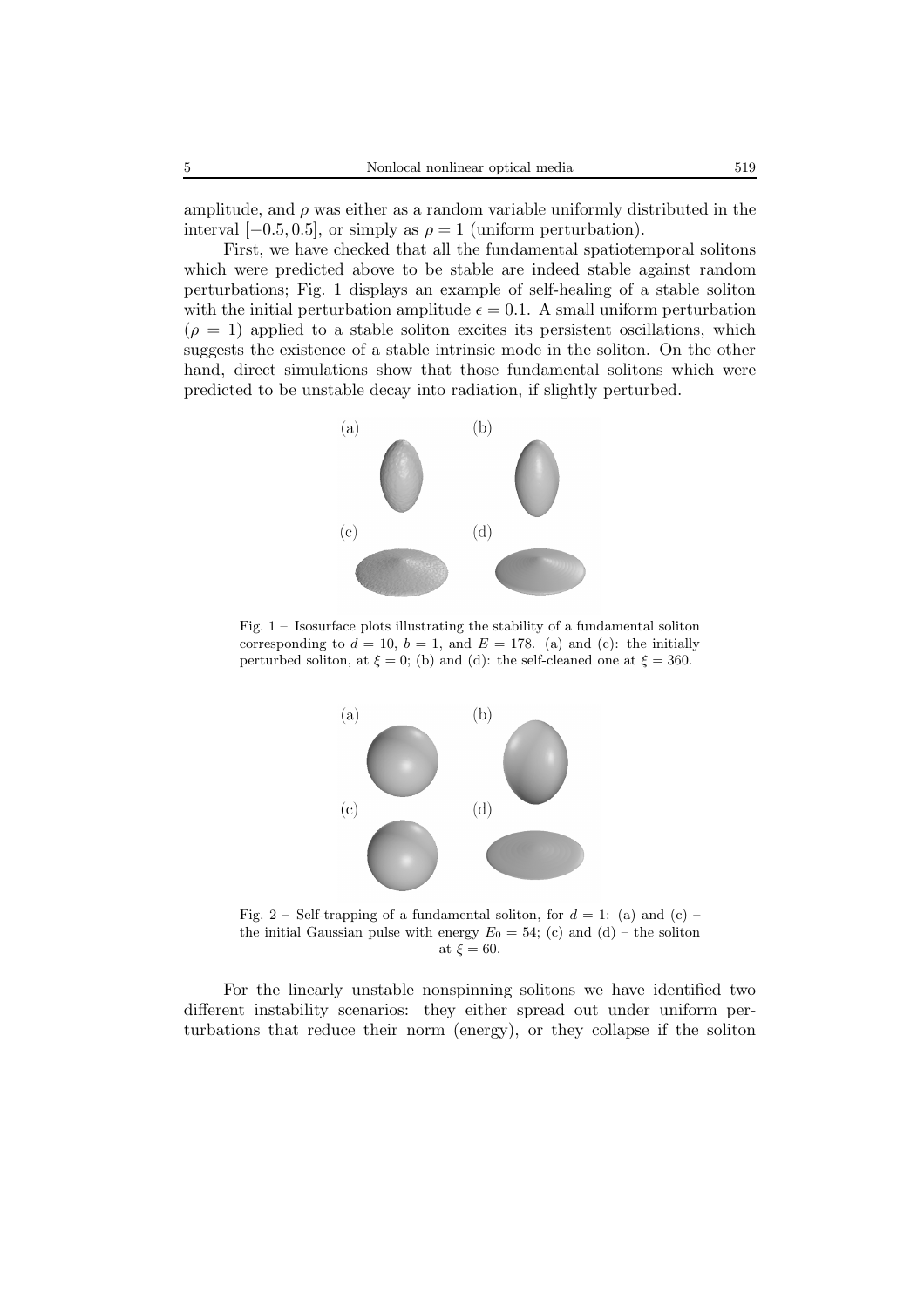is perturbed by a relatively strong uniform perturbation with the strength  $\epsilon = 0.05$ , that increases their energy. We also simulated self-trapping of a stable fundamental soliton from an initial spatiotemporal pulse of an arbitrary form. An example is shown in Fig. 2 for an isotropic Gaussian input,  $w(\xi = 0) = W_0 e^{-(\eta^2 + \zeta^2 + \tau^2)/\rho_1^2}$ ,  $n(\xi = 0) = N_0 e^{-(\eta^2 + \zeta^2 + \tau^2)/\rho_2^2}$ , which generates an anisotropic (elliptic) soliton.

We also simulated the evolution of unstable spinning solitons. Most typically, they follow the prediction of the linear stability analysis and split into two stable fundamental solitons, see an example (for  $S = 1$ ) in Fig. 3.



Fig. 3 – Splitting of an unstable  $S = 1$  soliton with  $d = 100$  and  $b = 0.05$ . (a) and (d)  $\xi = 0$ , (b) and (e)  $\xi = 1400$ , and (c) and (f)  $\xi = 1600$ .

In conclusion, we have demonstrated that nonlocal cubic nonlinearity is sufficient to stabilize 3D fundamental (nonspinning) solitons, which suggests a new approach to making of 3D spatiotemporal solitons in optics, which thus far evaded experimental observation. The stability of the fundamental solitons was demonstrated through the computation of the corresponding stability eigenvalues, and in direct simulations. Their robustness and, hence, physical relevance was demonstrated by self-trapping from arbitrary input pulses. On the other hand, all the spinning 3D solitons in the nonlocal medium with thermal nonlinearity are unstable against splitting into a set of stable fundamental solitons.

*Acknowledgements.* Part of the research work presented in this paper has been carried out in collaboration with Lucian-Cornel Crasovan, Yaroslav V. Kartashov, Falk Lederer, Boris A. Malomed, Dumitru Mazilu, and Lluis Torner. I am deeply indebted to all of them.

## REFERENCES

1. Yu.S. Kivshar and G.P. Agrawal, *Optical solitons: From fibers to photonic crystals*, Academic Press, San Diego, 2003.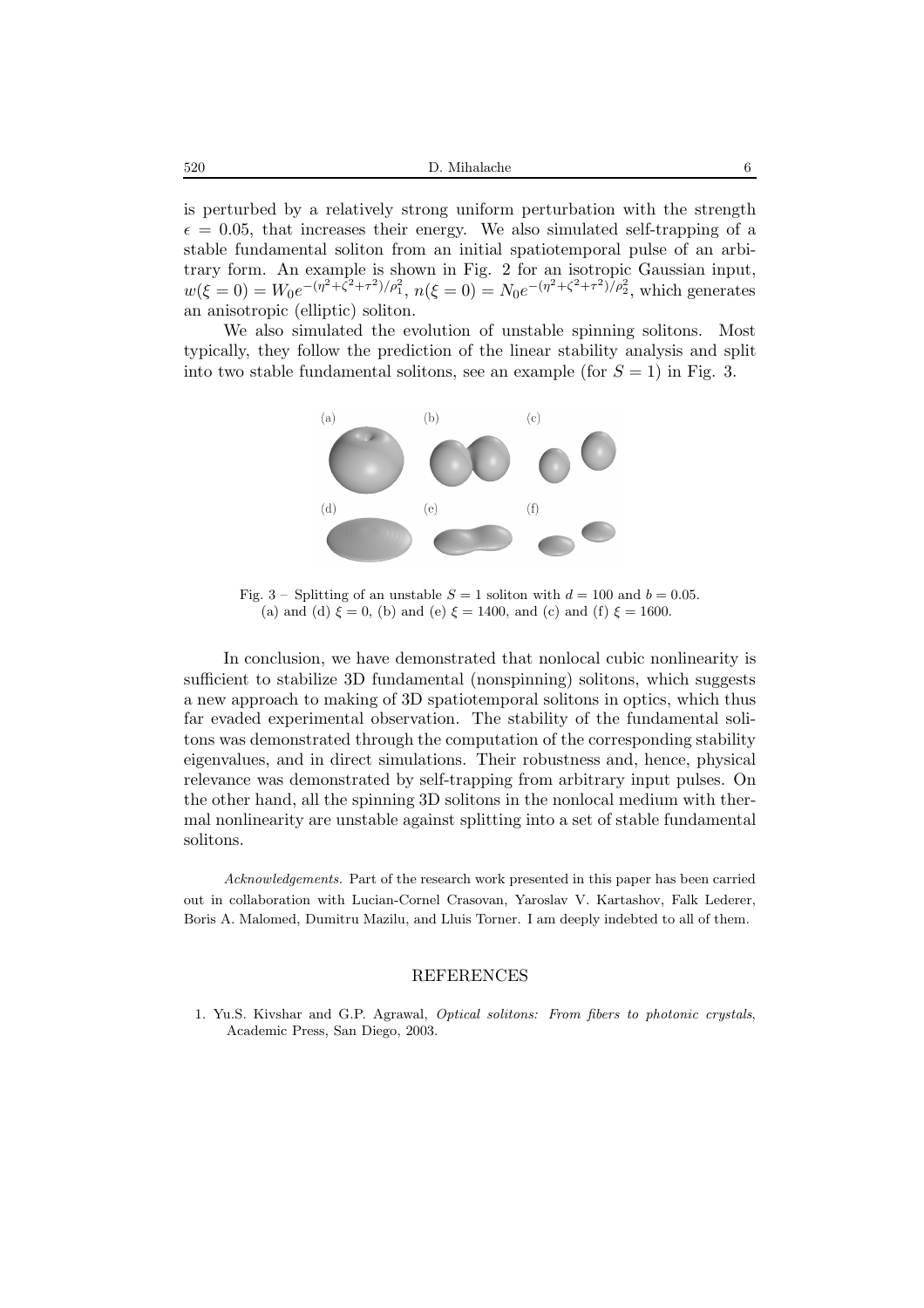- 2. N.N. Akhmediev and A. Ankiewicz, *Solitons: Nonlinear Pulses and Beams*, London, Chapman and Hall, 1997.
- 3. G.I. Stegeman, D.N. Christodoulides, and M. Segev, IEEE J. Select. Top. Quant. Electron., **6**, 1419 (2000).
- 4. B.A. Malomed, D. Mihalache, F. Wise, and L. Torner, J. Opt. B: Quantum Semiclass. Opt., **7**, R53 (2005).
- 5. Y. Silberberg, Opt. Lett., **15**, 1282 (1990).
- 6. L. Berg´e, Phys. Rep., **303**, 260 (1998).
- 7. I. Towers and B.A. Malomed, J. Opt. Soc. Am., **19**, 537 (2002).
- 8. B.A. Malomed, *Soliton Management in Periodic Systems*, Springer, New York, 2006.
- 9. D. Edmundson and R.H. Enns, Opt. Lett., **17**, 586 (1992); N. Akhmediev and J.M. Soto-Crespo, Phys. Rev., A **47**, 1358 (1993); R. McLeod, K. Wagner, and S. Blair, Phys. Rev., A **52**, 3254 (1995).
- 10. B.A. Malomed *et al.*, Phys. Rev., E **56**, 4725 (1997).
- 11. D.V. Skryabin and W.J. Firth, Opt. Commun., **148**, 79 (1998).
- 12. L. Torner, D. Mazilu, and D. Mihalache, Phys. Rev. Lett., **77**, 2455 (1996); D. Mihalache, F. Lederer, D. Mazilu, and L.-C. Crasovan Opt. Eng., **35**, 1616 (1996).
- 13. D. Mihalache *et al.*, Opt. Commun., **152**, 365 (1998); Opt. Commun. **169**, 341 (1999); Opt. Commun., **159**, 129 (1999); Phys. Rev., E **62**, 7340 (2000).
- 14. L. Torner *et al.*, Opt. Commun., **199**, 277 (2001).
- 15. X. Liu, L.J. Qian, and F.W. Wise, Phys. Rev. Lett., **82**, 4631 (1999).
- 16. I.V. Mel'nikov, D. Mihalache, and N.-C. Panoiu, Opt. Commun., **181**, 345 (2000).
- 17. M. Blaauboer, B.A. Malomed, and G. Kurizki, Phys. Rev. Lett., **84**, 1906 (2000).
- 18. S.K. Turitsyn, Theor. Math. Phys., **64**, 797 (1985).
- 19. W. Krolikowski *et al.*, J. Opt., B: Quantum Semiclass. Opt. **6**, S288 (2004).
- 20. D. Suter and T. Blasberg, Phys. Rev., A **48**, 4583 (1993).
- 21. C. Rotschild, O. Cohen, O. Manela, M. Segev, and T. Carmon, Phys. Rev. Lett., **95**, 213904 (2005).
- 22. X. Hutsebaut, C. Cambournac, M. Haelterman, A. Adamski, and K. Neyts, Opt. Commun., **233**, 217 (2004); C. Conti, M. Peccianti, and G. Assanto, Phys. Rev. Lett., **92**, 113902 (2004).
- 23. Y.V. Kartashov, V.A. Vysloukh, and L. Torner, Phys. Rev. Lett., **93**, 153903 (2004); Z. Xu, Y.V. Kartashov, and L. Torner, Phys. Rev. Lett., **95**, 113901 (2005); A.S. Desyatnikov *et al.*, Opt. Lett., **30**, 869 (2005).
- 24. D. Briedis *et al.*, Opt. Express **13**, 435 (2005); A.I. Yakimenko, Y.A. Zaliznyak, and Y. Kivshar, Phys. Rev., E **71**, 065603(R) (2005).
- 25. C. Conti, G. Ruocco, and S. Trillo, Phys. Rev. Lett., **95**, 183902 (2005).
- 26. Y.V. Kartashov, L. Torner, V.A. Vysloukh, and D. Mihalache, Opt. Lett., **31**, 1483 (2006).
- 27. D. Mihalache, D. Mazilu, F. Lederer, L.-C. Crasovan, Y.V. Kartashov, L. Torner, and B.A. Malomed, Phys. Rev., E **74**, 066614 (2006).
- 28. P. Pedri and L. Santos, Phys. Rev. Lett., **95**, 200404 (2005).
- 29. D. Mihalache, D. Mazilu, F. Lederer, B.A. Malomed, Y.V. Kartashov, L.-C. Crasovan, and L. Torner, Phys. Rev., E **73**, 025601(R) (2006).
- 30. W. Krolikowski and O. Bang, Phys. Rev. E **63**, 016610 (2001); M. Peccianti, C. Conti, and G. Assanto, Phys. Rev., E **68**, 025602(R) (2003).
- 31. M.G. Vakhitov and A.A. Kolokolov, Sov. J. Radiophys. Quantum Electr., **16**, 783 (1973).